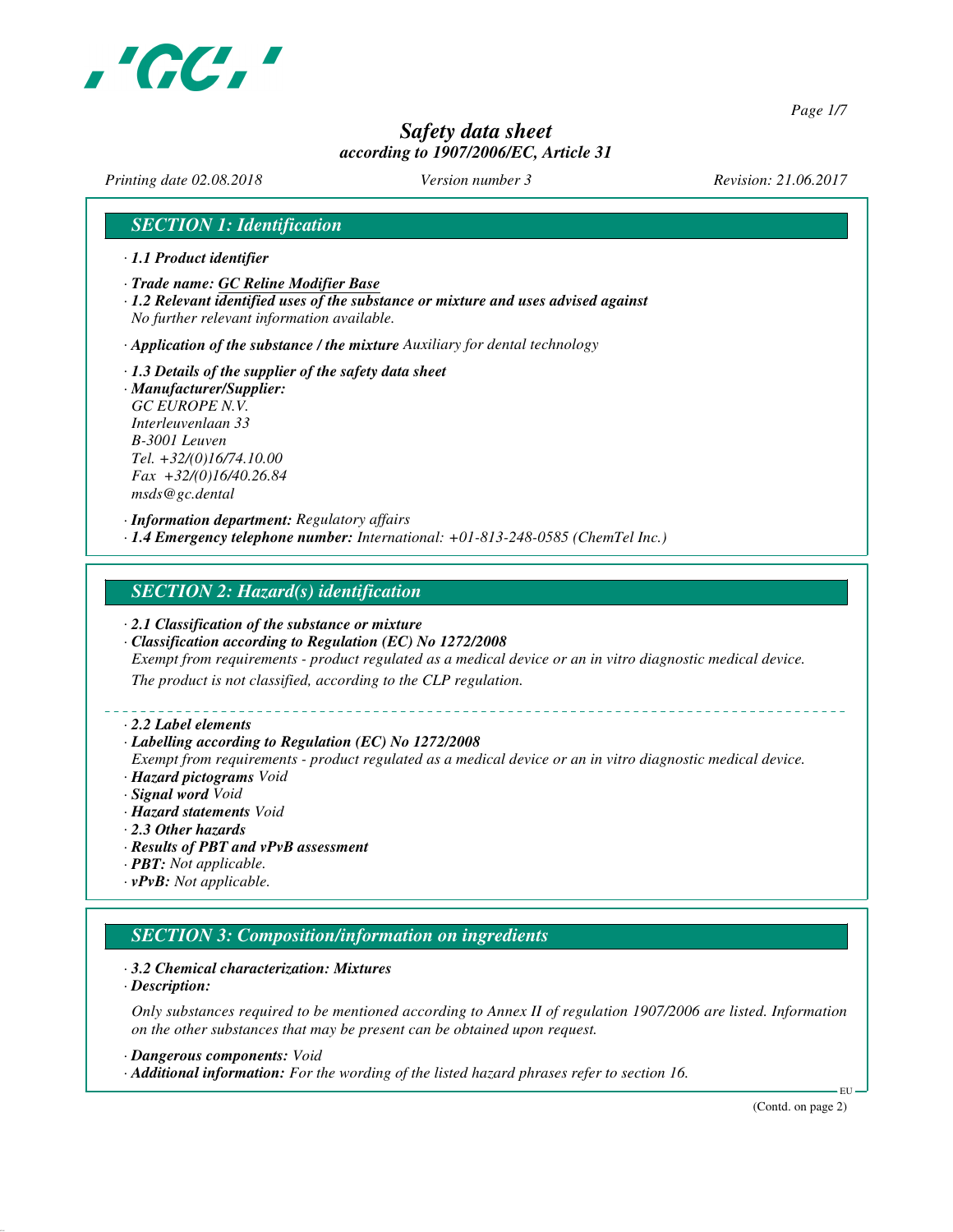*Printing date 02.08.2018 Version number 3 Revision: 21.06.2017*

*Trade name: GC Reline Modifier Base*

(Contd. of page 1)

## *SECTION 4: First-aid measures*

- *· 4.1 Description of first aid measures*
- *· General information:*

*No special measures required.*

*If symptoms persist consult doctor.*

- *· After inhalation: Take affected persons into fresh air and keep quiet.*
- *· After skin contact: Immediately rinse with water.*
- *· After eye contact:*

*Rinse opened eye for several minutes under running water. If symptoms persist, consult a doctor. · After swallowing:*

*Rinse out mouth and then drink plenty of water.*

*If symptoms persist consult doctor.*

- *· 4.2 Most important symptoms and effects, both acute and delayed No further relevant information available.*
- *· 4.3 Indication of any immediate medical attention and special treatment needed*

*No further relevant information available.*

## *SECTION 5: Fire-fighting measures*

- *· 5.1 Extinguishing media*
- *· Suitable extinguishing agents:*
- *CO2, extinguishing powder or water spray. Fight larger fires with water spray or alcohol resistant foam. Use fire fighting measures that suit the environment.*
- *· For safety reasons unsuitable extinguishing agents: Water with full jet*
- *· 5.2 Special hazards arising from the substance or mixture*
- *Formation of toxic gases is possible during heating or in case of fire.*
- *· 5.3 Advice for firefighters*
- *· Protective equipment: Wear self-contained respiratory protective device.*
- *· Additional information*

*Dispose of fire debris and contaminated fire fighting water in accordance with official regulations.*

## *SECTION 6: Accidental release measures*

*· 6.1 Personal precautions, protective equipment and emergency procedures Remove persons from danger area.*

*· 6.2 Environmental precautions:*

*Do not allow product to reach sewage system or any water course.*

*Inform respective authorities in case of seepage into water course or sewage system.*

*Do not allow to penetrate the ground/soil.*

*In case of seepage into the ground inform responsible authorities.*

*· 6.3 Methods and material for containment and cleaning up: Absorb liquid components with liquid-binding material.*

*Dispose of the collected material according to regulations.*

*· 6.4 Reference to other sections See Section 7 for information on safe handling. See Section 8 for information on personal protection equipment. See Section 13 for disposal information.*

# *SECTION 7: Handling and storage*

*· 7.1 Precautions for safe handling No special precautions are necessary if used correctly.*

(Contd. on page 3)

EU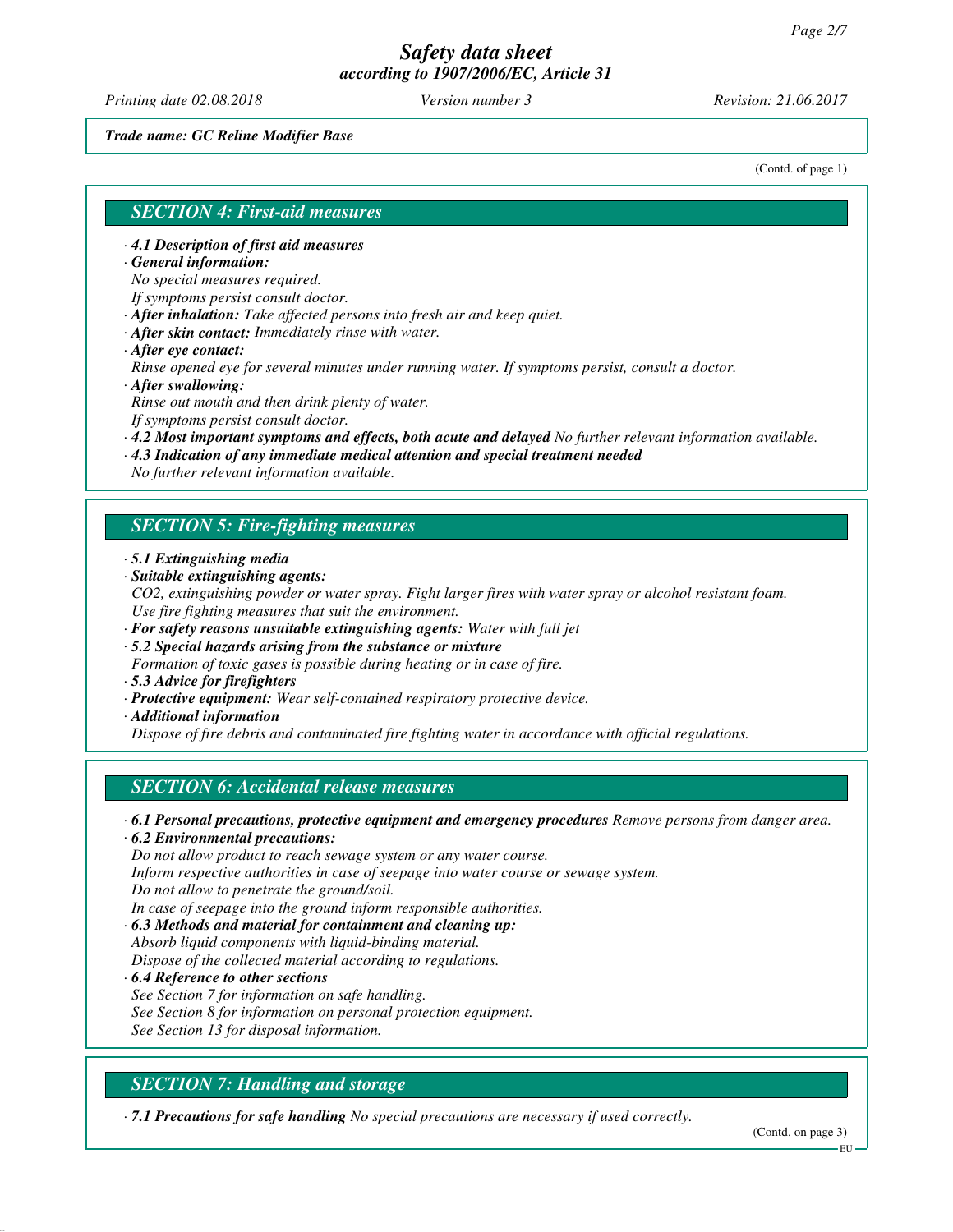*Printing date 02.08.2018 Version number 3 Revision: 21.06.2017*

*Trade name: GC Reline Modifier Base*

*· Information about protection against explosions and fires: No special measures required.*

(Contd. of page 2)

EU

*· 7.2 Conditions for safe storage, including any incompatibilities*

*· Storage:*

*· Requirements to be met by storerooms and receptacles: Store only in unopened original receptacles.*

- *· Information about storage in one common storage facility: Store away from foodstuffs.*
- *· Further information about storage conditions: None.*
- *· 7.3 Specific end use(s) No further relevant information available.*

## *SECTION 8: Exposure controls/personal protection*

- *· Additional information about design of technical systems: No further data; see item 7.*
- *· 8.1 Control parameters*
- *· Components with limit values that require monitoring at the workplace:*
- *The product does not contain any relevant quantities of materials with critical values that have to be monitored at the workplace.*
- *· Additional information: The lists that were valid during the creation were used as basis.*
- *· 8.2 Exposure controls*
- *· Personal protective equipment:*
- *· General protective and hygienic measures:*
- *The usual precautionary measures for handling chemicals should be followed. Wash hands before breaks and at the end of work.*
- *· Breathing equipment: Suitable respiratory protective device recommended.*
- *· Protection of hands: Protective gloves*
- *· Material of gloves*

*The selection of the suitable gloves does not only depend on the material, but also on further marks of quality and varies from manufacturer to manufacturer. As the product is a preparation of several substances, the resistance of the glove material can not be calculated in advance and has therefore to be checked prior to the application.*

*· Penetration time of glove material*

*The exact break through time has to be found out by the manufacturer of the protective gloves and has to be observed.*

*· Eye protection: Safety glasses*

| $\cdot$ 9.1 Information on basic physical and chemical properties |                               |  |
|-------------------------------------------------------------------|-------------------------------|--|
| <b>General Information</b>                                        |                               |  |
| $\cdot$ Appearance:                                               |                               |  |
| Form:                                                             | Pasty                         |  |
| Color:                                                            | <i>Transparent</i>            |  |
| $\cdot$ Odor:                                                     | <i><u><b>Odorless</b></u></i> |  |
| · Odor threshold:                                                 | Not determined.               |  |
| $\cdot$ pH-value:                                                 | Not determined.               |  |
| $\cdot$ Change in condition                                       |                               |  |
| <b>Melting point/Melting range:</b>                               | Undetermined.                 |  |
| <b>Boiling point/Boiling range:</b>                               | Undetermined.                 |  |
| $\cdot$ Flash point:                                              | Not applicable.               |  |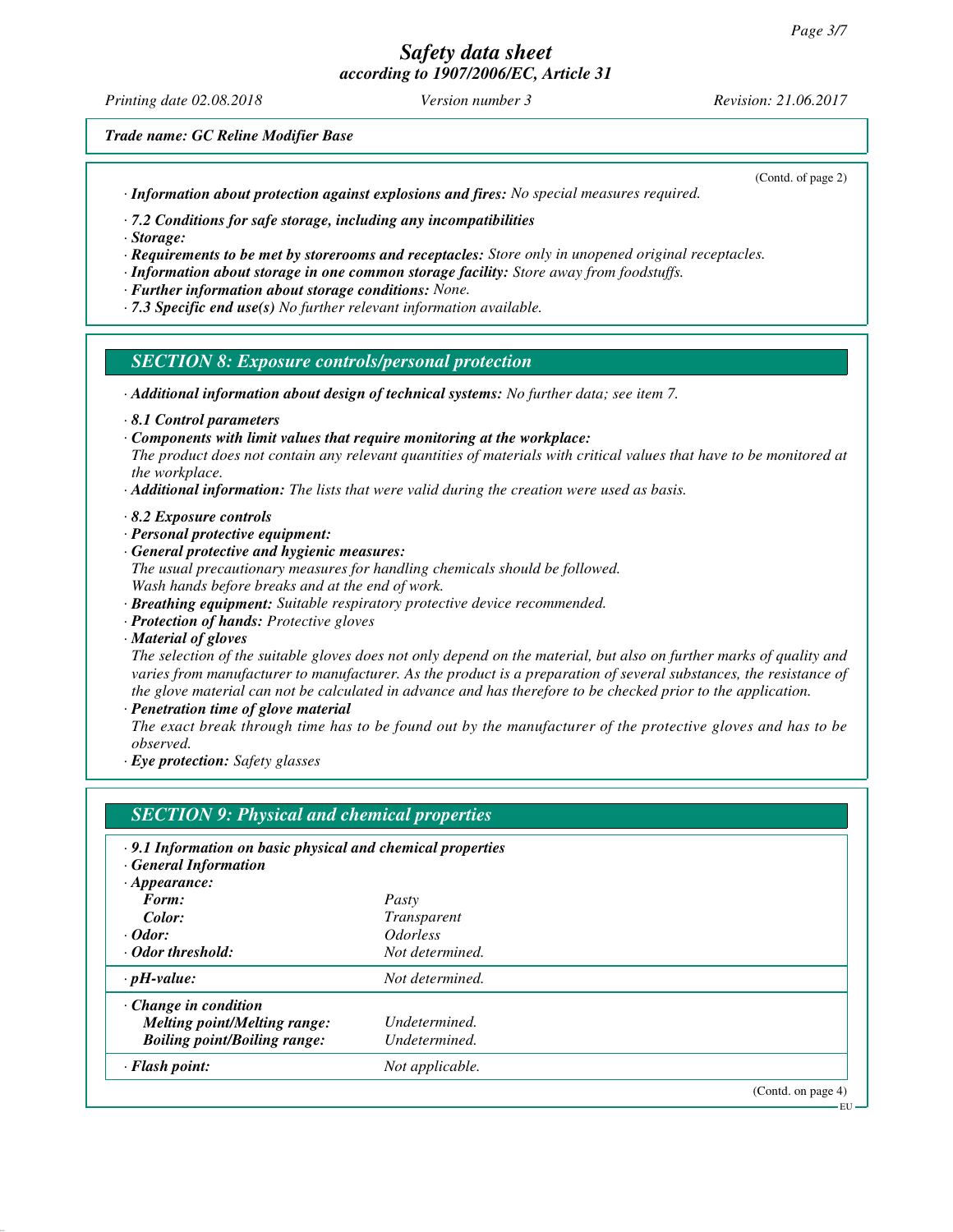| Printing date 02.08.2018                                                              | Version number 3                                                         | Revision: 21.06.2017 |  |  |
|---------------------------------------------------------------------------------------|--------------------------------------------------------------------------|----------------------|--|--|
| Trade name: GC Reline Modifier Base                                                   |                                                                          |                      |  |  |
|                                                                                       |                                                                          | (Contd. of page 3)   |  |  |
| · Flammability (solid, gaseous):                                                      | Not applicable.                                                          |                      |  |  |
| · Ignition temperature:                                                               | Undetermined.                                                            |                      |  |  |
| · Decomposition temperature:                                                          | Not determined.                                                          |                      |  |  |
| · Auto igniting:                                                                      | Product is not selfigniting.                                             |                      |  |  |
| · Danger of explosion:                                                                | Product does not present an explosion hazard.                            |                      |  |  |
| · Explosion limits:<br>Lower:<br><b>Upper:</b><br>· Vapor pressure:                   | Not determined.<br>Not determined.<br>Not determined.                    |                      |  |  |
| $\cdot$ Density:<br>· Relative density<br>· Vapor density<br>$\cdot$ Evaporation rate | Not determined.<br>Not determined.<br>Not determined.<br>Not determined. |                      |  |  |
| · Solubility in / Miscibility with<br>Water:                                          | Insoluble.                                                               |                      |  |  |
| · Partition coefficient (n-octanol/water): Not determined.                            |                                                                          |                      |  |  |
| · Viscosity:<br>Dynamic:<br>Kinematic:                                                | Not determined.<br>Not determined.                                       |                      |  |  |
| · Solvent content:<br>$VOC$ (EC)<br>$\cdot$ 9.2 Other information                     | 0.0 g/l<br>No further relevant information available.                    |                      |  |  |

# *SECTION 10: Stability and reactivity*

- *· 10.1 Reactivity No further relevant information available.*
- *· 10.2 Chemical stability*
- *· Thermal decomposition / conditions to be avoided: No decomposition if used according to specifications.*
- *· 10.3 Possibility of hazardous reactions No dangerous reactions known.*
- *· 10.4 Conditions to avoid No further relevant information available.*
- *· 10.5 Incompatible materials: No further relevant information available.*
- *· 10.6 Hazardous decomposition products: No dangerous decomposition products known.*

# *SECTION 11: Toxicological information*

*· 11.1 Information on toxicological effects*

- *· Acute toxicity: Based on available data, the classification criteria are not met.*
- *· LD/LC50 values that are relevant for classification: No further relevant information available.*
- *· Primary irritant effect:*
- *· on the skin: Based on available data, the classification criteria are not met.*
- *· on the eye: Based on available data, the classification criteria are not met.*
- *· Sensitization: Based on available data, the classification criteria are not met.*

(Contd. on page 5)

EU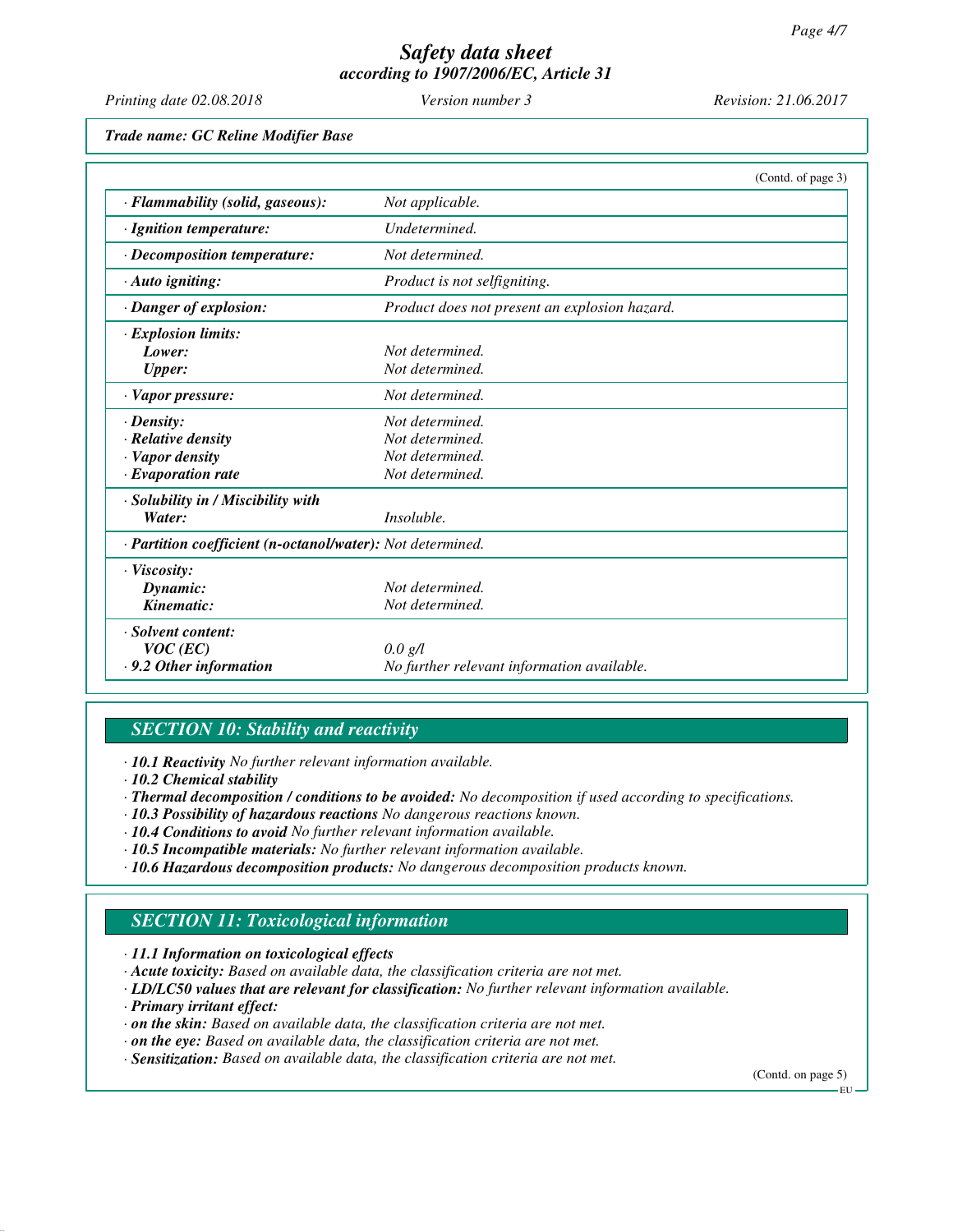*Printing date 02.08.2018 Version number 3 Revision: 21.06.2017*

(Contd. of page 4)

*Trade name: GC Reline Modifier Base*

*· Additional toxicological information:*

*· OSHA-Ca (Occupational Safety & Health Administration)*

*None of the ingredients is listed.*

*· Repeated dose toxicity No further relevant information available.*

*· CMR effects (carcinogenity, mutagenicity and toxicity for reproduction)*

*No further relevant information available.*

*· Germ cell mutagenicity Based on available data, the classification criteria are not met.*

- *· Carcinogenicity Based on available data, the classification criteria are not met.*
- *· Reproductive toxicity Based on available data, the classification criteria are not met.*

*· STOT-single exposure Based on available data, the classification criteria are not met.*

*· STOT-repeated exposure Based on available data, the classification criteria are not met.*

*· Aspiration hazard Based on available data, the classification criteria are not met.*

## *SECTION 12: Ecological information*

#### *· 12.1 Toxicity*

*· Aquatic toxicity: No further relevant information available.*

- *· 12.2 Persistence and degradability No further relevant information available.*
- *· 12.3 Bioaccumulative potential No further relevant information available.*
- *· 12.4 Mobility in soil No further relevant information available.*
- *· Additional ecological information:*
- *· General notes:*

*Water hazard class 3 (Self-assessment): extremely hazardous for water Do not allow product to reach ground water, water course or sewage system, even in small quantities. Danger to drinking water if even extremely small quantities leak into the ground.*

- *· 12.5 Results of PBT and vPvB assessment*
- *· PBT: Not applicable.*
- *· vPvB: Not applicable.*

*· 12.6 Other adverse effects No further relevant information available.*

# *SECTION 13: Disposal considerations*

*· 13.1 Waste treatment methods*

### *· European waste catalogue*

|  | 18 00 00 WASTES FROM HUMAN OR ANIMAL HEALTH CARE AND/OR RELATED RESEARCH (except         |  |  |
|--|------------------------------------------------------------------------------------------|--|--|
|  | $\vert$ kitchen and restaurant wastes not arising from immediate health care)            |  |  |
|  | 18 01 00 wastes from natal care, diagnosis, treatment or prevention of disease in humans |  |  |
|  | 18 01 07 chemicals other than those mentioned in 18 01 06                                |  |  |

*· Uncleaned packagings:*

*· Recommendation: Disposal must be made according to official regulations.*

# *SECTION 14: Transport information*

*· 14.1 UN-Number*

*· ADR, ADN, IMDG, IATA not regulated*

(Contd. on page 6)

EU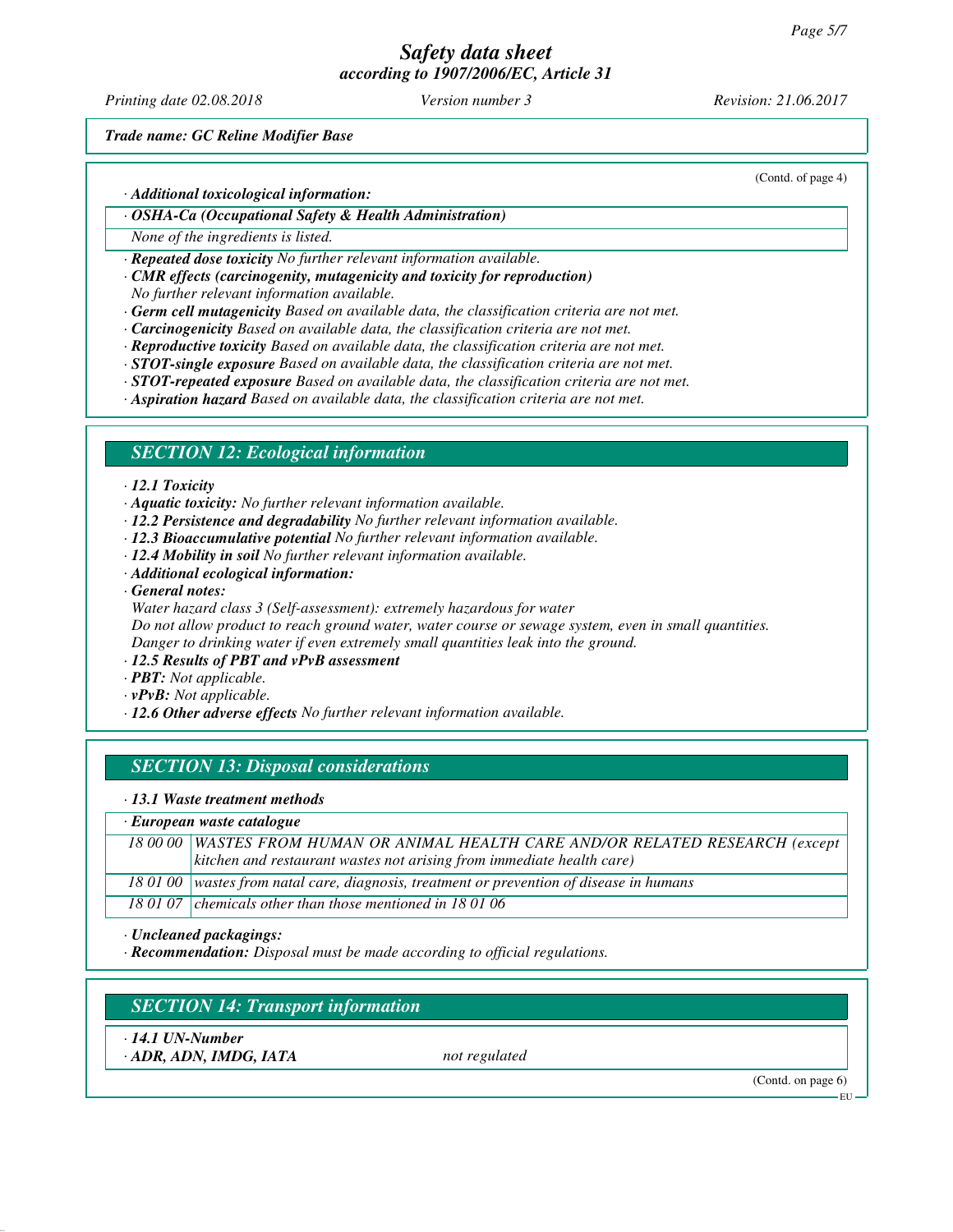*Printing date 02.08.2018 Version number 3 Revision: 21.06.2017*

*Trade name: GC Reline Modifier Base*

|                                                                                                |                 | (Contd. of page 5) |
|------------------------------------------------------------------------------------------------|-----------------|--------------------|
| $\cdot$ 14.2 UN proper shipping name<br>· ADR, ADN, IMDG, IATA                                 | not regulated   |                    |
| $\cdot$ 14.3 Transport hazard class(es)                                                        |                 |                    |
| · ADR, ADN, IMDG, IATA<br>· Class                                                              | not regulated   |                    |
| · 14.4 Packing group<br>· ADR, IMDG, IATA                                                      | not regulated   |                    |
| · 14.5 Environmental hazards:<br>$\cdot$ Marine pollutant:                                     | N <sub>O</sub>  |                    |
| $\cdot$ 14.6 Special precautions for user                                                      | Not applicable. |                    |
| $\cdot$ 14.7 Transport in bulk according to Annex II of<br><b>MARPOL73/78 and the IBC Code</b> | Not applicable. |                    |
| · UN "Model Regulation":                                                                       | not regulated   |                    |

# *SECTION 15: Regulatory information*

*· 15.1 Safety, health and environmental regulations/legislation specific for the substance or mixture · Sara*

*· Section 355 (extremely hazardous substances):*

*None of the ingredient is listed.*

*· Section 313 (Specific toxic chemical listings):*

*None of the ingredients is listed.*

## *· Proposition 65*

*· Chemicals known to cause cancer:*

*None of the ingredients is listed.*

*· Chemicals known to cause reproductive toxicity for females:*

*None of the ingredients is listed.*

*· Chemicals known to cause reproductive toxicity for males:*

*None of the ingredients is listed.*

*· Chemicals known to cause developmental toxicity:*

*None of the ingredients is listed.*

## *· Carcinogenic categories*

*· EPA (Environmental Protection Agency)*

*None of the ingredients is listed.*

*· TLV (Threshold Limit Value established by ACGIH)*

*None of the ingredients is listed.*

*· MAK (German Maximum Workplace Concentration)*

*None of the ingredients is listed.*

*· NIOSH-Ca (National Institute for Occupational Safety and Health)*

*None of the ingredients is listed.*

(Contd. on page 7)

EU